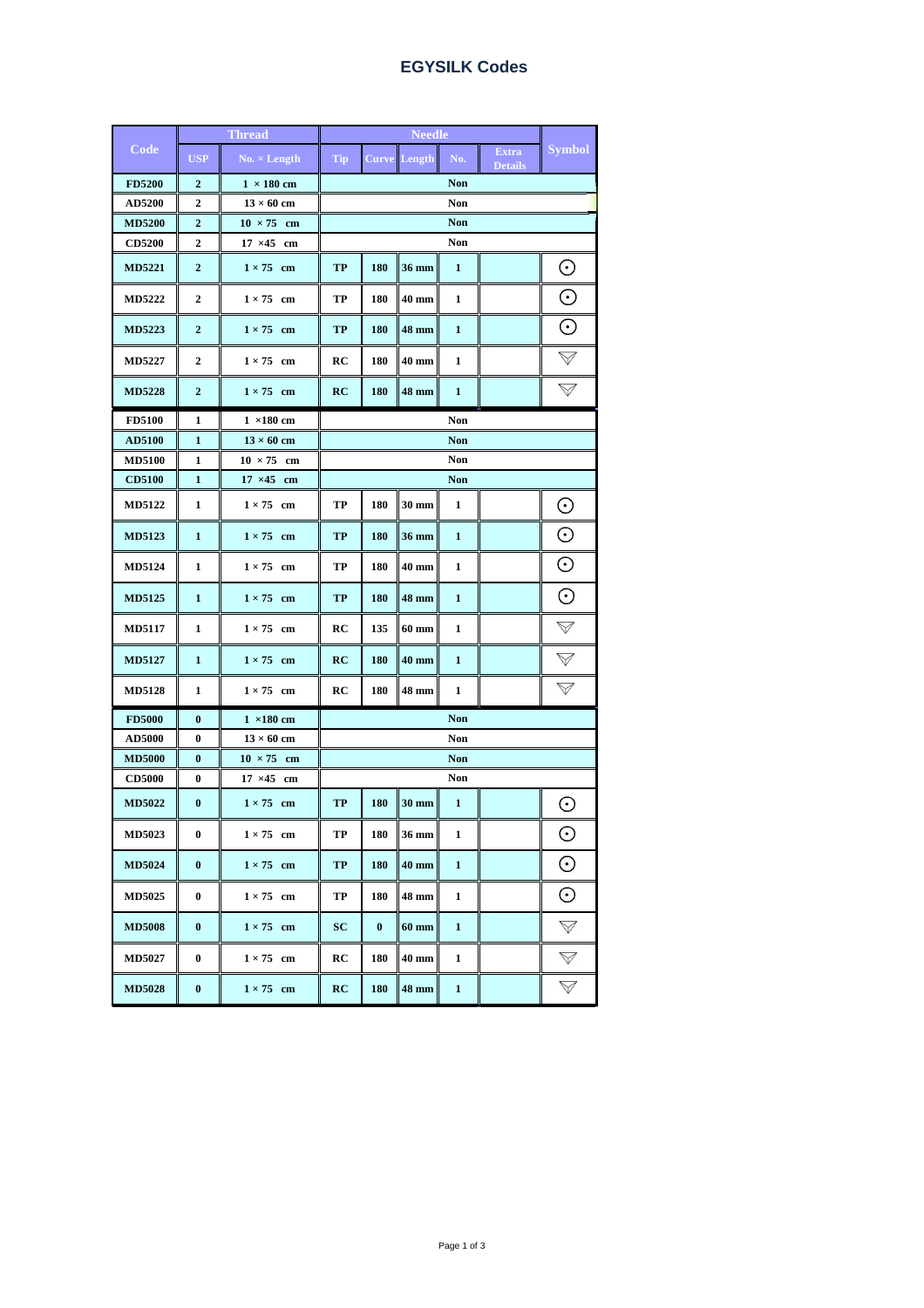| Code          | <b>Thread</b> |                      | <b>Needle</b> |          |                     |              |                                |                    |  |
|---------------|---------------|----------------------|---------------|----------|---------------------|--------------|--------------------------------|--------------------|--|
|               | <b>USP</b>    | $No. \times Length$  | Tip           |          | <b>Curve</b> Length | No.          | <b>Extra</b><br><b>Details</b> | <b>Symbol</b>      |  |
| FD5250        | 2/0           | $1 \times 180$ cm    | Non           |          |                     |              |                                |                    |  |
| AD5250        | 2/0           | $13 \times 60$ cm    | <b>Non</b>    |          |                     |              |                                |                    |  |
| <b>MD5250</b> | 2/0           | $10 \times 75$<br>cm | Non           |          |                     |              |                                |                    |  |
| <b>CD5250</b> | 2/0           | $17 \times 45$<br>cm | <b>Non</b>    |          |                     |              |                                |                    |  |
| MD5271        | 2/0           | $1 \times 75$ cm     | TP            | 180      | $22 \text{ mm}$     | 1            |                                | $_{\odot}$         |  |
| MD5272        | 2/0           | $1 \times 75$ cm     | TP            | 180      | 26 mm               | $\mathbf{1}$ |                                | $_{\odot}$         |  |
| MD5273        | 2/0           | $1 \times 75$ cm     | TP            | 180      | 30 mm               | 1            |                                | $\odot$            |  |
| MD5274        | 2/0           | $1 \times 75$ cm     | TP            | 180      | 36 mm               | $\mathbf{1}$ |                                | $\odot$            |  |
| MD5275        | 2/0           | $1 \times 75$ cm     | TP            | 180      | 40 mm               | 1            |                                | $_{\odot}$         |  |
| <b>MD5258</b> | 2/0           | $1 \times 75$ cm     | SC            | $\bf{0}$ | <b>60 mm</b>        | 1            |                                | $\mathbb V$        |  |
| MD5266        | 2/0           | $1 \times 75$ cm     | RC            | 135      | 26 mm               | 1            |                                | $\bigtriangledown$ |  |
| MD5267        | 2/0           | $1 \times 75$ cm     | RC            | 135      | 30 mm               | $\mathbf{1}$ |                                | $\bigvee$          |  |
| <b>MD5268</b> | 2/0           | $1 \times 75$ cm     | RC            | 135      | 36 mm               | 1            |                                | $\bigtriangledown$ |  |
| MD5276        | 2/0           | $1 \times 75$ cm     | RC            | 180      | 26 mm               | 1            |                                | $\bigvee$          |  |
| MD5277        | 2/0           | $1 \times 75$ cm     | RC            | 180      | 30 mm               | 1            |                                | $\bigtriangledown$ |  |
| <b>MD5278</b> | 2/0           | $1 \times 75$ cm     | RC            | 180      | 36 mm               | 1            |                                | $\forall$          |  |
| <b>FD5300</b> | 3/0           | $1 \times 180$ cm    | Non           |          |                     |              |                                |                    |  |
| AD5300        | 3/0           | $13 \times 60$ cm    | <b>Non</b>    |          |                     |              |                                |                    |  |
| <b>MD5300</b> | 3/0           | $10 \times 75$<br>cm | Non           |          |                     |              |                                |                    |  |
| <b>CD5300</b> | 3/0           | $17 \times 45$ cm    | <b>Non</b>    |          |                     |              |                                |                    |  |
| <b>MD5321</b> | 3/0           | $1 \times 75$ cm     | TP            | 180      | $20 \text{ mm}$     | 1            |                                | $_{\odot}$         |  |
| <b>MD5322</b> | 3/0           | $1 \times 75$ cm     | TP            | 180      | $22 \text{ mm}$     | 1            |                                | $_{\odot}$         |  |
| MD5323        | 3/0           | $1 \times 75$ cm     | TP            | 180      | 26 mm               | 1            |                                | $_{\odot}$         |  |
| <b>MD5324</b> | 3/0           | $1 \times 75$ cm     | <b>TP</b>     | 180      | 30 mm               | $\mathbf{1}$ |                                | $_{\odot}$         |  |
| MD5325        | 3/0           | $1 \times 75$ cm     | TP            | 180      | 36 mm               | 1            |                                | ⊙                  |  |
| <b>MD5308</b> | 3/0           | $1 \times 75$ cm     | SC            | $\bf{0}$ | 60 mm               | 1            |                                | $\bigvee$          |  |
| MD5316        | 3/0           | $1 \times 75$ cm     | RC            | 135      | 22 mm               | 1            |                                | $\bigtriangledown$ |  |
| <b>MD5317</b> | 3/0           | $1 \times 75$ cm     | RC            | 135      | 26 mm               | 1            |                                | $\bigvee$          |  |
| <b>MD5318</b> | 3/0           | $1 \times 75$ cm     | RC            | 135      | 30 mm               | 1            |                                | $\bigvee$          |  |
| <b>MD5319</b> | 3/0           | $1 \times 75$ cm     | RC            | 135      | 36 mm               | 1            |                                | $\bigtriangledown$ |  |